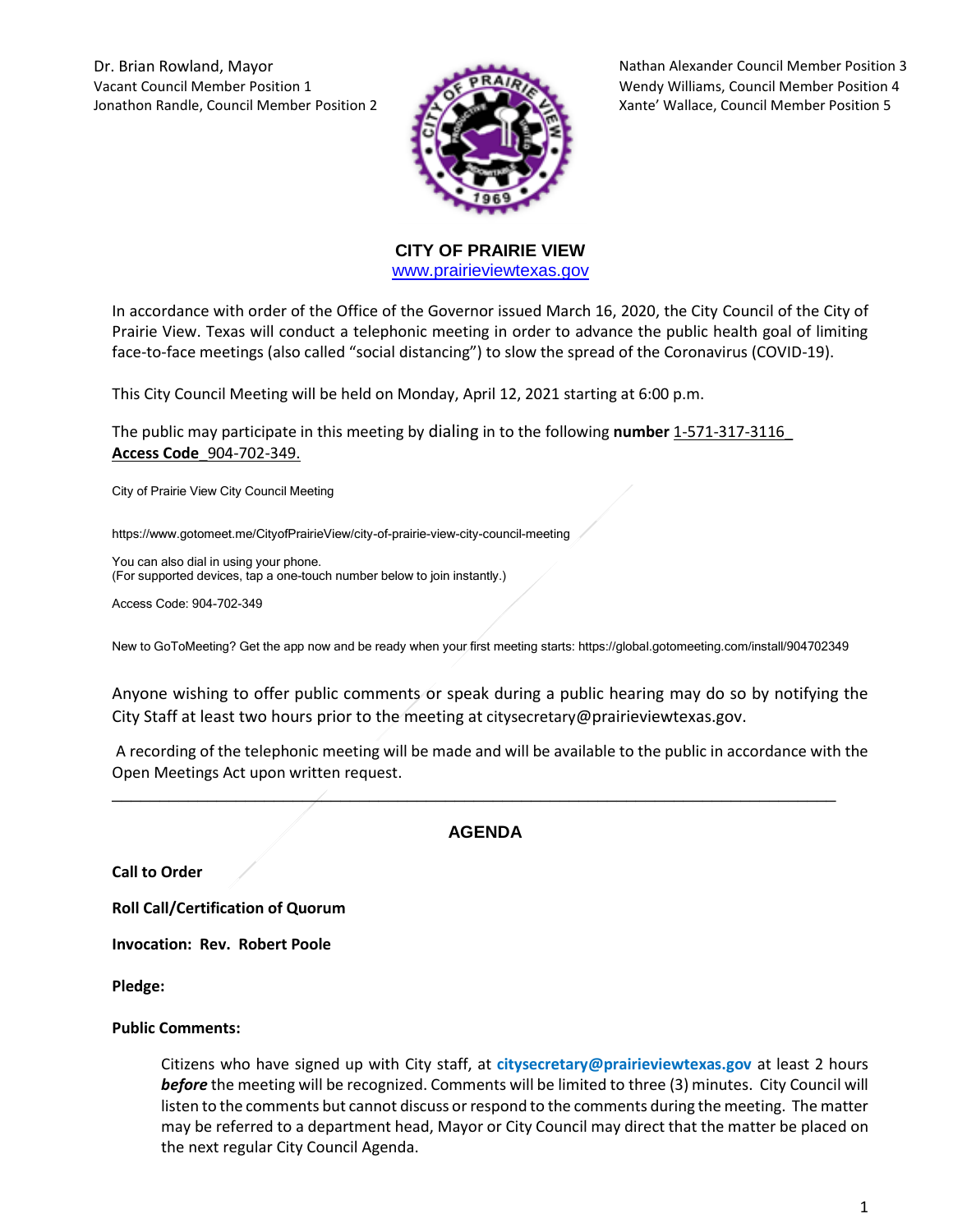# **Minutes**

- **1.** Discuss and take action on the approval of City Council Meeting Minutes dated March 22, 2021.
- **2.** Discuss and take action on the approval of City Council Special Meeting Workshop Minutes dated March 29, 2021.

# **Items of Community Interest**

- St. Francis of Assisi Episcopal Church Easter EGGStravaganza
- Community Engagement Board Applications Open
- Zoning Board of Adjustments Applications Open
- Economic 4B Applications Open
- Planning & Zoning Commission Applications Open

# **Presentations and Reports**

**3.** Certificate of Recognition Women History Month

# **City Council Reports**

Pursuant to Texas Government Code § 551.0415, City Council Members, without having provided notice, may make reports about items of community interest if no action is taken and possible action is not discussed regarding the information provided in the report. "Items of community interest" includes: (1) expressions of thanks, congratulations, or condolence; (2) information regarding holiday schedules; (3) an honorary or salutary recognition of a public official, public employee, or other citizen, except that a discussion regarding a change in the status of a person's public office or public employment is not an honorary or salutary recognition for purposes of this subdivision; (4) a reminder about an upcoming event organized or sponsored by the governing body; (5) information regarding a social, ceremonial, or community event organized or sponsored by an entity other than the governing body that was attended or is scheduled to be attended by a member of the governing body or an official or employee of the political subdivision; and (6) announcements involving an imminent threat to the public health and safety of people in the political subdivision that has arisen after the posting of the agenda.

# **Mayor's Report**

# **"We Are One PV"**

- **Texas Legislative Black Caucus 2021 Legislative Summit Mayor's Panel (Brian Rowland, Prairie View, TX.; Mayor Rachel Proctor Desoto, TX; Mayor Sylvester Turner Houston, Tx.**
- **TPCA 2021 Conference Ft. Worth, TX**
- **City Hall Renovation update**
- **RFP- Rosewood Subdivision Sanity Sewer Lines upgrades**
- **DR-4586 FEMA Public Assistance**
- **Economic Development 4B Meeting**
- **2021 Downtown Revitalization Fund \$350,000**
- **2021 TxCDBG Rural Economic Development Program \$350,000**
- **PVAMU Research & Innovation -Economic Development (Innovation Day) John Isom, City of Waller; Kenneth Pilcher City of Hempstead; Dr. Brian Rowland, City of Prairie View; Vince Yokom Waller County EDP**
- **World Conference of Black Mayors**
- **DOW Business Impact Fund**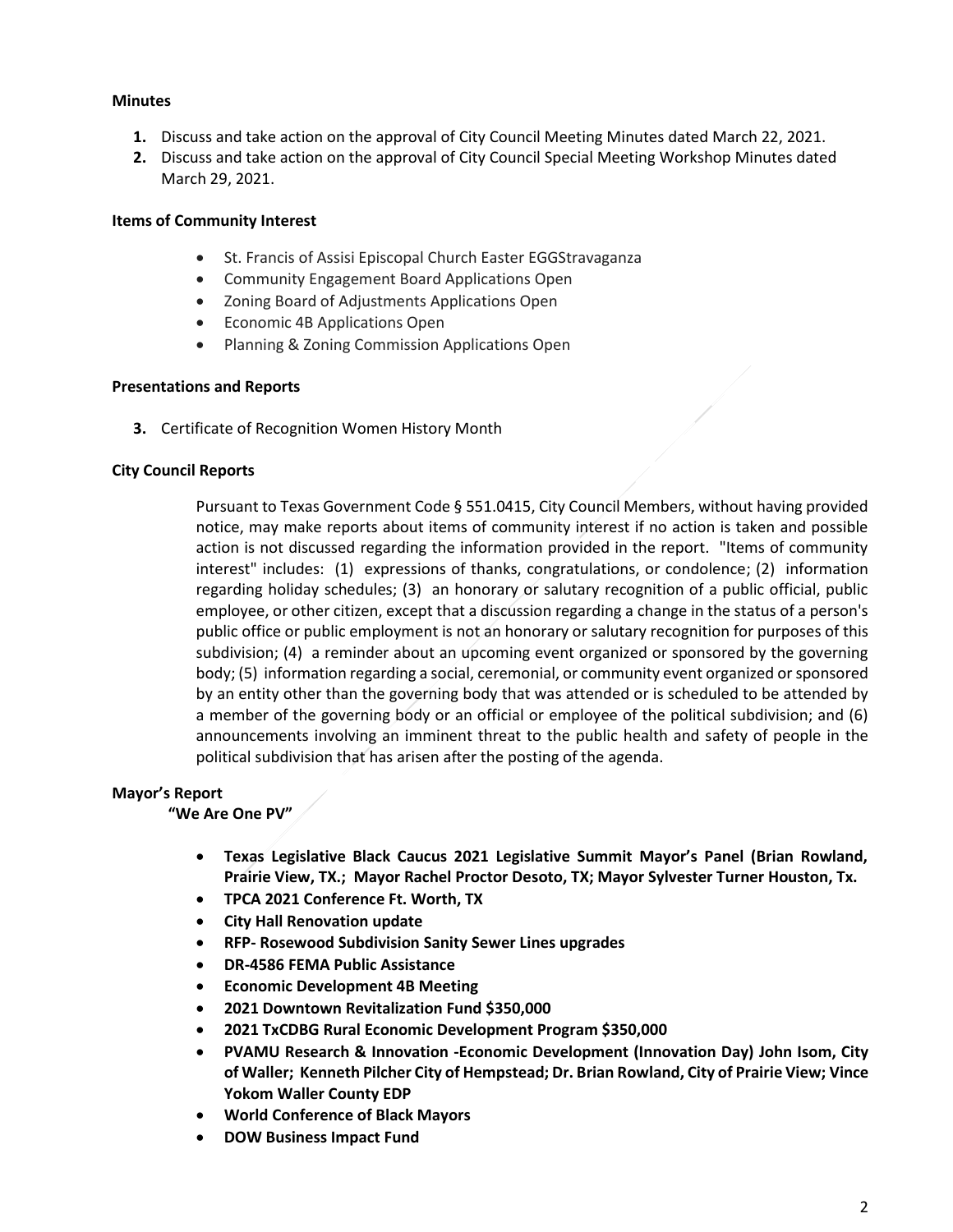### **Department Reports**

- **4.** Monthly Engineering report from (Trilogy)
- **5.** Monthly Public Works report from (USW)
- **6.** Monthly Police Report
- **7.** Monthly Financial Report (JJ Johnson)

#### **Public Hearings**

#### **Ordinances**

Discuss, consider and take action on Vehicle Policy, Ordinance 2021-0318-001 (CC Williams)

### **Resolutions**

### **Other Action**

- **8.** Discuss, consider, and take action to approve the yearly City of Prairie View independent financial audit for the fiscal year ended September 30, 2020 prepared by Erskine Payne, CPA
- **9.** Discuss, consider, and take action on Prairie View Police Dept. Racial Profiling report (Detective Morris)
- **10.** Discuss, consider, and review draft Operational Report of the City of Prairie View Police Department conducted by the Texas Police Chiefs Association.
- **11.** Discussion and input on the job description for Chief of Police (Mayor Rowland)
- **12.** Discussion on status of the search for City Secretary (CC Randle)
- **13.** Discuss, consider and take action on updated status of the City of Prairie View Elections location and polling site and signed contracts (Mayor Rowland)
- **14.** Discuss, consider, and take action on Draft Report and Chronology of Events on money spent by Mayor Allen for Villa Capri Subdivision conducted by Trilogy Engineering & USW.
- **15.** Discuss future appointments to Planning and Zoning Commission, current Planning & Zoning applications, and process and procedures related to the Planning and Zoning Commission.

# **New Business (Future Agenda Items)**

**16.** Requests by Mayor and Councilmembers that items are placed on a future City Council agenda.

# **Adjournment**

I, the undersigned authority do hereby certify that the above Notice and Agenda of the Regular Meeting of the governing body of the City of Prairie View is a true and correct copy of said Notice and said Notice was posted on the City Hall front door, a place convenient and readily accessible to the general public at all times; said Notice was posted on Friday, April 9, 2021 by 6:00 p.m., and remained so posted continuously for at least 72 hours preceding the scheduled time for said meeting. The Notice and Agenda was also posted on the City's website at [http://www.prairieviewtexas.gov](http://www.prairieviewtexas.gov/)

Dated this the day of April 9, 2021

By: *Linda Durham*